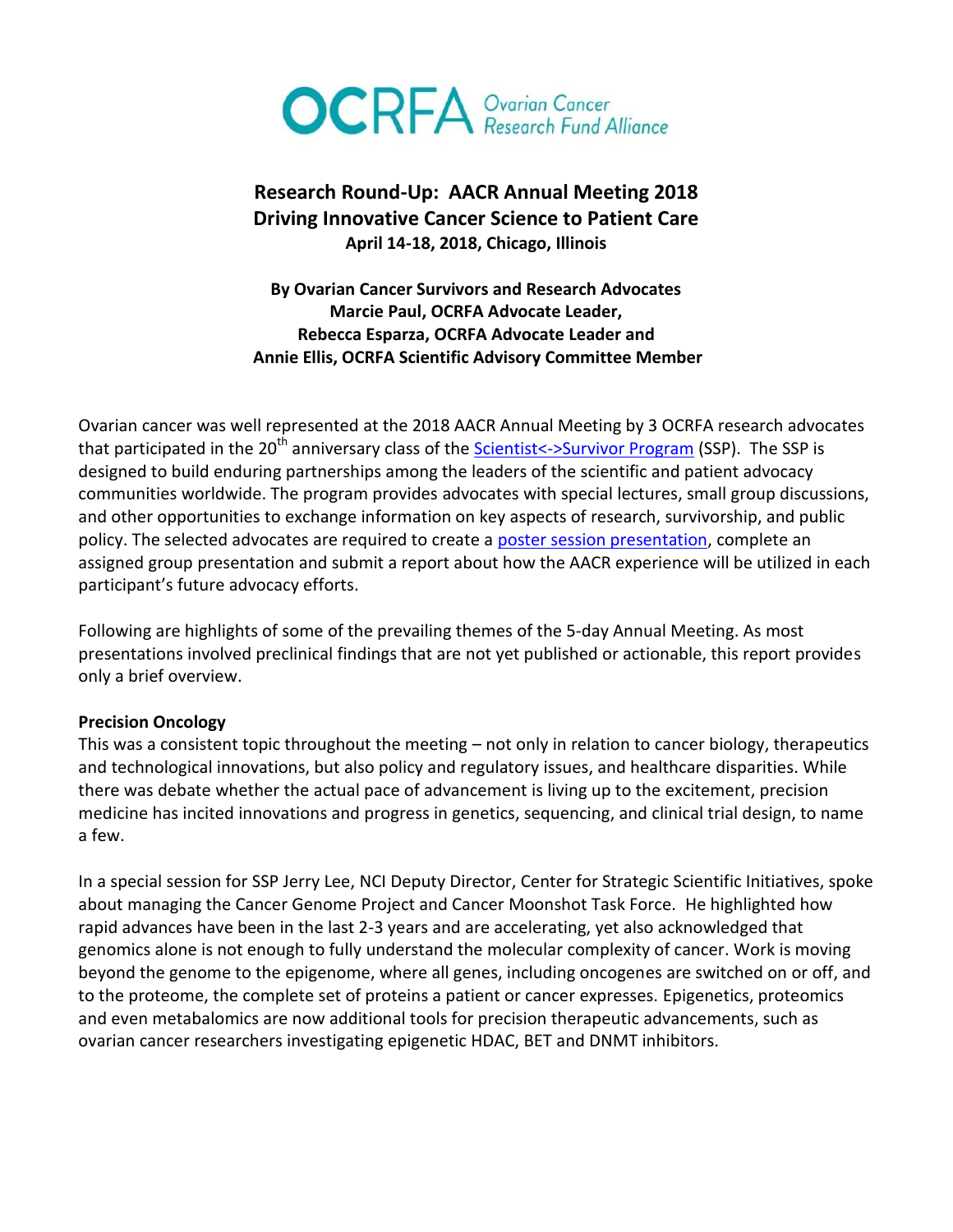Dr Edward Chu of the University of Pittsburgh Medical Center presented data from the NCI MATCH Trial, SHIVA Trial and other trials aimed at treatments based on the tumor's molecular profile rather than cancer site. Early results In 2015 showed highly successful genetic sequencing rates (93%), but considerably lower actionable targets and the patients matched to a treatment was lower still at 3% for one trial and 5% for another. Although sequencing technology still outpaces drug development, those first trials had 10 available drugs for genomic matching but by 2017 had 30. The rate of patients matched to a treatment went from 3% to 20%-25% in 2 years, with future improvements expected to accelerate similarly. Yet challenges remain in understanding the multiple pathways of activation and identifying the key drivers for tumor growth. Future directions include combination therapies, and due to close interactions between the genome and the immunome, next generation sequencing could help identify the patients most likely to benefit from immunotherapy.

## **Clinical Trial Design**

In a special session with Dr. Richard Pazdur, Director of the [FDA Oncology Center of Excellence](https://www.fda.gov/aboutfda/centersoffices/officeofmedicalproductsandtobacco/oce/default.htm) and another with Dr Chris Takimoto, Chief Medical Officer at Forty Seven, Inc, both the regulatory and industry perspectives on drug development were presented. They discussed how due to recognizing cancer heterogeneity clinical trial design is shifting from one size fits all to genotype matched trials. Umbrella Trials test the effect of different drugs on different mutations/molecular alterations in a single cancer type and Basket Trials test the effect of a single drug on a single mutation or molecular alteration in wide range of cancers. With an Adaptive Trial design new drugs targeting novel mutations or molecular alterations can be included as they're identified during an ongoing trial and a seamless phase trial is an adaptive trial that moves from one phase to another without stopping the accrual process. Both the FDA and the industry representative stressed that genotype matched trials offer a higher likelihood of antitumor response in early phases as well as significant benefits for rare cancers because the typical barrier of needing large disease specific cohorts isn't relevant.

## **FDA and NCI special sessions**

The FDA team also highlighted their improvements such as recognizing PFS as clinical trial endpoints and the importance of Patient Reported Outcomes. They discussed how future trials should become more available, easier to access and nearly "virtual" as electronic medical records and technology advances. To highlight how the pace of drug development has accelerated, they noted that from 2000 to 2008 eight new chemotherapies came to market. In the same amount of time since then there have been 31 new targeted therapies. To close the session a handout was distributed listing [patient engagement](https://www.fda.gov/ForPatients/PatientEngagement/default.htm)  [opportunities,](https://www.fda.gov/ForPatients/PatientEngagement/default.htm) like those below, and other information resources.

The new NCI Director, Dr Ned Sharpless also [addressed SSP participants](https://www.cancertodaymag.org/Pages/cancer-talk/Focusing-on-the-Fundamentals.aspx) in another special session that was mostly q & a. Topics discussed included the need for survivorship research, improvements in liberalizing criteria for clinical trial eligibility and how funding totals for each cancer site don't include funds for the Division of Cancer Biology which benefits all cancers. The importance of patient engagement was also stressed, and Amy Williams, Director of the **Office of Advocacy Relations**, was introduced.

## **Liquid Biopsies**

Peter Kuhn, PhD, from the USC Michelson Center for Convergent Bioscience presented his work developing the Liquid Biopsy. By utilizing a simple blood draw or bone marrow biopsy for obtaining biospecimens, this innovation is a non-invasive alternative to surgical biopsies. Yet more significantly, the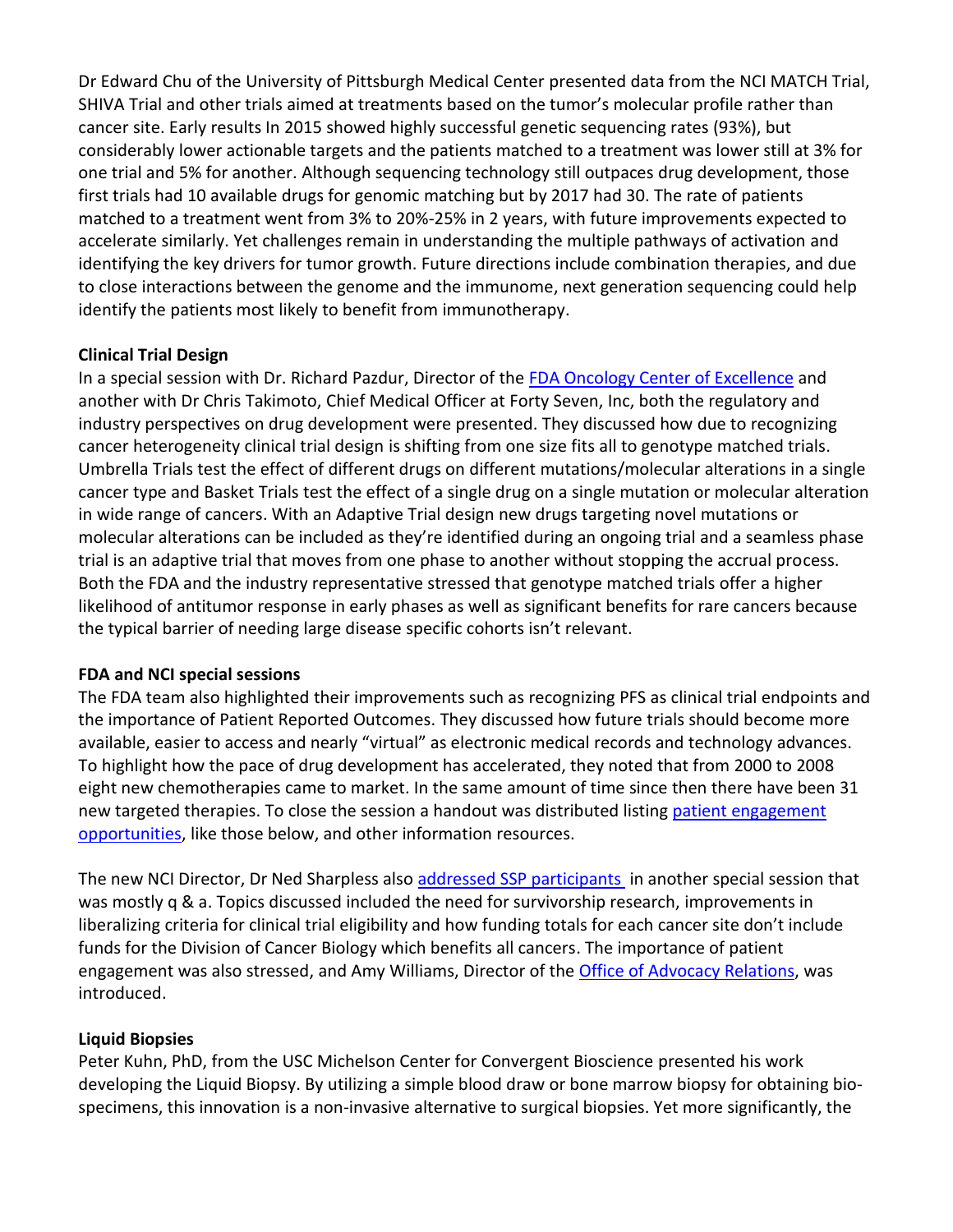sequencing of circulating tumor cells (CTC), ctDNA, ctRNA and exosomes in the blood is more comprehensive than using tissue samples. It can improve disease stratification, treatment monitoring and even early detection because by the time a tumor can be viewed in a scan, the blood contains over 1 billion CTC's and other tumor cell derivatives. Furthermore, understanding CTC's can provide insight into metastasis. For all these reasons, the liquid biopsy is generating significant buzz for its potential breakthroughs in both diagnostics and therapeutics.

## **Ovarian Cancer**

There were several presentations on ovarian cancer over the course of the meeting.

- During the Opening Plenary session, Dr. George Coukos of the Ludwig Center for Cancer Research in Lausanne, Switzerland, presented "Mobilizing immunity against ovarian cancer." Systems immunology is needed to understand the complex biology of ovarian cancer and his team is working on a personalized vaccine.
- An entire session was devoted to an overview of Ovarian Cancer Metastasis and included:
	- o Dr. Dineo Khabele of the University of Kansas Medical Center discussed the role of tumor associated marcrophages (TAMs) and a study of a BET inhibitor combined with a PARP inhibitor to target TAMs.
	- $\circ$  Dr. Ahmed Ahmed of the University of Oxford in the UK presented "New tools to study ovarian cancer micrometastasis"
	- o Dr. Anil Sood of MD Anderson spoke about "Targeting the tumor microenvironment" and the innovative methods to target underlying processes that drive metastasis. He also spoke about analyzing metabolites (small molecule metabolic products) as molecular biomarkers of residual disease.
- During a plenary session highlighting new technologies, Dr. Samuel Achilefu of Washington University in St. Louis, Missouri discussed real-time augmented reality for surgery including folate receptor-targeted image guided surgery. These innovations may help surgeons obtain clean margins and identify lymph nodes with disease.
- Dr. Kunle Odunsi of Roswell Park Cancer Center in Buffalo, New York's Meet the Professor session focused on "Reprogramming the tumor microenvironment to enhance Next-Generation adaptive cellular therapy" to overcome immunotherapy resistance mechanisms.
- Dr. Elizabeth M. Swisher from the University of Washington in Seattle, presented "Predicting PARP Inhibitor Resistance," work supported by the SU2C-Ovarian Cancer Research Fund Alliance-National Ovarian Cancer Coalition Ovarian Cancer Dream Team.
- Dr. Dong-Joo Cheon of Albany Medical College gave the Gertrude B. Elion Cancer Research Award Lecture on upregulation of mitochondrial fatty acid beta-oxidation (FAO) interaction with collagen type XI alpha1 (COL11A1) in platinum resistant ovarian cancer.

## **Big Data in Cancer and Convergence**

Genomic sequencing data sets, clinical data from electronic medical records and personal data from digital devices are just part of the creation of a "data tsunami." Collaboration across institutions is needed to turn the massive amount of data into usable information and, ultimately, knowledge to bring effective precision medicine to patients. To date, only 1-2% of big data in oncology has been analyzed and meaningful analysis will require more than oncology cross-collaboration. "Convergence" was the buzz word at this year's annual meeting. Convergence teams include mathematicians, physical scientists and artificial intelligence experts to work together with oncology experts from all disciplines on large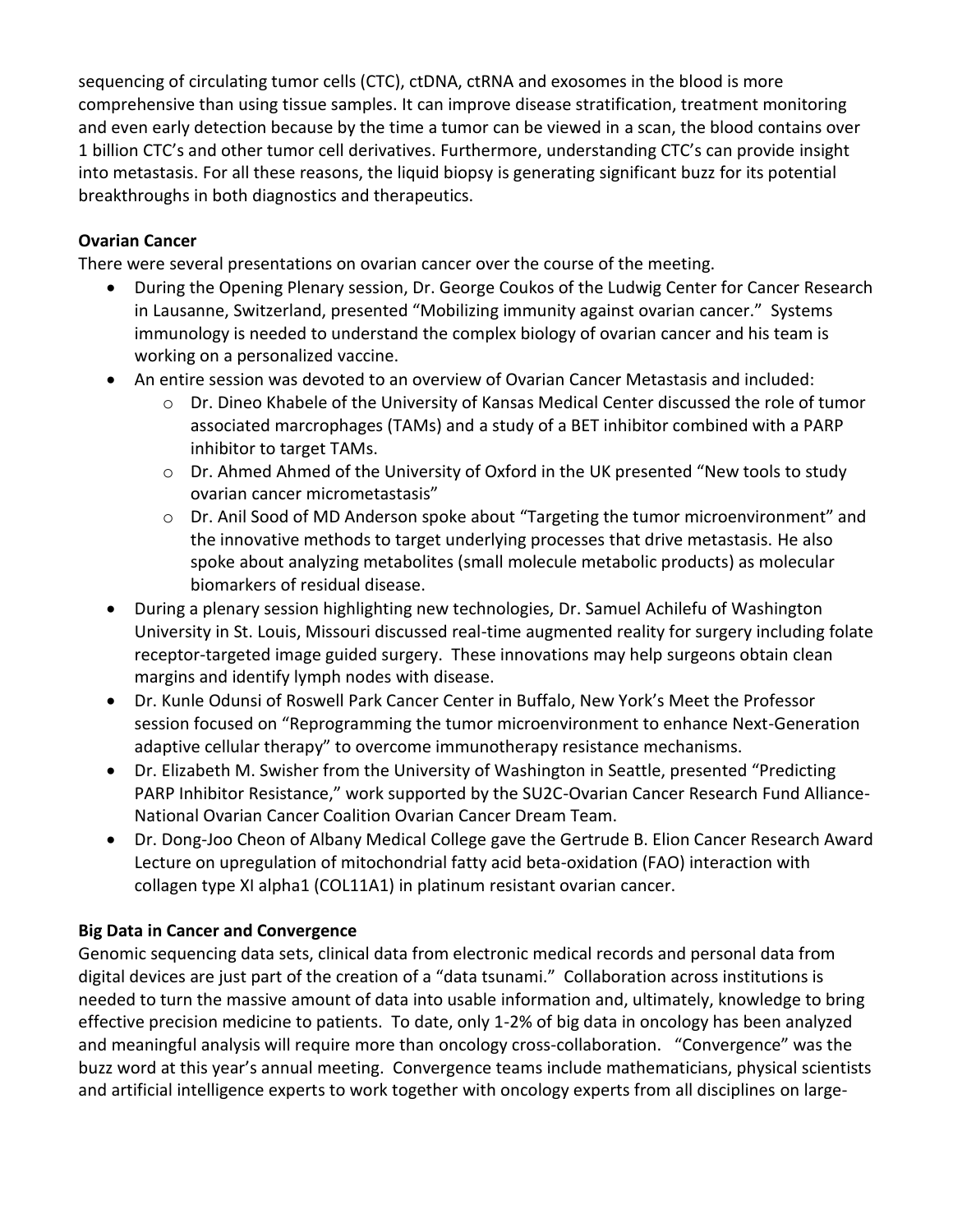scale analytics. It is important to note that patient advocates need to be included to help determine relevant questions and address security and privacy issues. Two articles that describe this issue are Big Data: Sharing Information [to Improve Patient Care,](https://www.cancertodaymag.org/Pages/Winter2015-2016/Big-Data-Sharing-Information-to-Improve-Care.aspx) an[d Big Data and the Big C.](https://www.gene.com/stories/big-data-and-the-big-c)

## **Survivorship**

During a special panel on [The Cancer Survivorship Landscape: Potential Focus Areas for the Future](https://www.cancertodaymag.org/Pages/cancer-talk/Supporting-Survivors.aspx) in memory of [Jimmie C. Holland MD,](http://www.ascopost.com/issues/january-25-2018/celebrating-the-life-of-jimmie-holland-md/) several cancer survivors and leaders in the survivorship field discussed the special needs of the growing numbers of cancer survivors. It was noted that the population of cancer survivors was expected to grow to 20 million by 2026. Dr. Julie K. Silver of the Spaulding-Framingham Rehabilitation Center in Massachusetts discussed the use of prehabilitation to avoid preventable suffering. Prehabilitation is the use of rehabilitation services and physical therapy to help make patients stronger before receiving treatment.

Other experts in the field of cancer survivorship called on increased medical research to study the longterm effects of cancer treatments on survivors. Although medical treatments are extending patient's lives, Shelley Fuld Nasso, CEO of the National Coalition for Cancer Survivorship in Washington, D.C. noted, gaps persist in delivering supportive models of care to meet the needs of cancer survivors.

All panelists agreed more work needs to be done to ensure cancer survivorship care plans are implemented to help survivors transition from their oncologist to their primary care practitioner with ease and limited anxiety.

## **For more information**

Cancer Today: AACR's magazine for survivors, caregivers and advocates: <https://www.cancertodaymag.org/>

To see a list of all speakers and presentations in the AACR 2018 Program Guide: [http://www.aacr.org/Documents/canprog18\\_All.pdf](http://www.aacr.org/Documents/canprog18_All.pdf)

For information about research advocacy and to get involved, please see: <https://ocrfa.org/advocacy/research-advocacy/>

For information about patient engagement at the NCI and FDA: <https://www.cancer.gov/about-nci/organization/oar> <https://www.fda.gov/ForPatients/PatientEngagement/default.htm>

For more information about finding a clinical trial: [https://ocrfa.org/patients/clinical-trials/look-clinical](https://ocrfa.org/patients/clinical-trials/look-clinical-trial/)[trial/](https://ocrfa.org/patients/clinical-trials/look-clinical-trial/)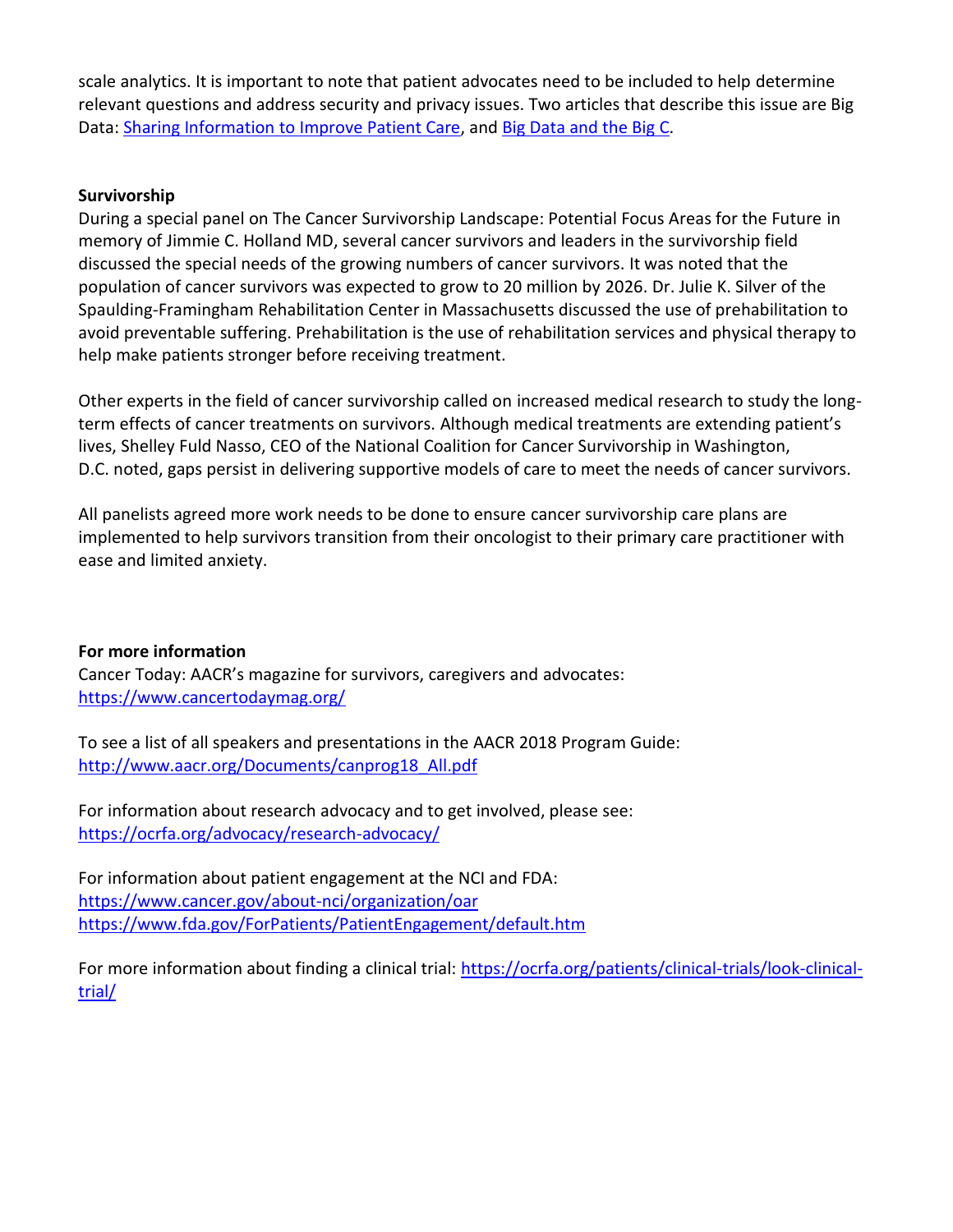## **Germ Cell Ovarian Cancer**

Rebecca Esparza, MBA

**Stage IV Germ Cell Ovarian Cancer Survivor and Patient Advocate** 

#### Introduction

In 2018, over 22,000 women will be diagnosed with ovarian cancer in the United States, More than 14,000 will die from the disease and it is the 5<sup>p</sup> cause of cancer-related death in<br>women. 4 out of 5 ovarian cancer patients are diagnosed once the disease has spread, making it much harder to treat and cure.

A major research priority is finding a way to diagnose ovarian cancer in the early stages, where the survival rate can reach 90%. There is no detection tool to diagnose ovarian cancer.<sup>1</sup>

#### What is Ovarian Cancer?

Ovarian cancer is a growth of abnormal malignant cells that begins in the ovaries (women's reproductive glands that produce eggs), fallopian tubes (and then migrates to the ovaries), or the peritoneum.

Ovarian tumors can be benign (noncancerous) or malignant<br>(cancerous). Malignant cancer cells in the ovaries can metastasize in 2 ways: 1. directly to other organs in the pelvis and abdomen (the more common way)<br>2. through the bloodstream or lymph nodes to other parts of the body

#### Germ Cell Ovarian

Germ Cell Ovarian tumors are rare and account for less than 5% of all diagnosed cases of ovarian cancer. It is akin to testicular cancer in men and usually treated with the same chemotherapy.

Germ cell tumors begin in the reproductive cells of the body. Ovarian Germ Cell tumors usually occur in teenage girls or young women,<br>but have transpired in women of all<br>ages, from 6 months to 66 years.<sup>3</sup>

### Ovarian Cancer Symptoms

A pap smear does not detect ovarian cancer. There is no early detection tool for ovarian cancer, so until there is a test, awareness is best. There are signs and symptoms, including: -Bloating

-Pelvic or abdominal pain -Difficulty eating or feeling full quickly -Urinary symptoms (urgency or frequency)

Women are advised to see a doctor, preferably a gynecologist, if these symptoms persist more than 12 times during the course of one month and the symptoms are new or unusual.<sup>2</sup>

Due to the rarity of germ cell ovarian cancer, research has been limited. In recent years, major cancer institutions have begun studying germ cell tumors.<br>There is a major study of rare cancers, which includes Germ Cell Ovarian, at Memorial Sloan Kettering Cancer Center in New York City, Led by Dr.<br>David Solit, the Make-an-IMPACT initiative provides individuals with rare cancers the chance to receive genomic testing at no cost to the patient.<sup>4</sup>

Germ Cell Research



The primary purpose of the Make-an-IMPACT initiative is to understand why these rare cancers occur and to accelerate the development of new therapies for these diseases. Currently,<br>the Make-an-IMPACT initiative is recruiting patients with Germ Cell Ovarian Cancer.

Germ Cell Ovarian Cancer Survivors From Around the World'

#### Patient Advocacy

For many cancer patients, participating in cancer advocacy projects gives them a sense of empowerment over their disease. There are a myriad of organizations where cancer survivors can help fellow survivors and be a powerful voice for anyone whose life has been touched by cancer, such as the Ovarian Cancer Research Fund Alliance and the American Association for Cancer Research, among others.



## **References**

1. Cancer Facts and Figures 2018. American

Cancer Society 2.Ovarian Cancer Research Fund Alliance

- (OCRFA)<br>3 National Cancer Institute (NCI)<br>4 Dr. David Solit, Memorial Sioan Kettering Cancer
- 

Center<br>5 Photos of Cancer Survivors Courtesy Facebook<br>Germ Cell Ovarian Support Group